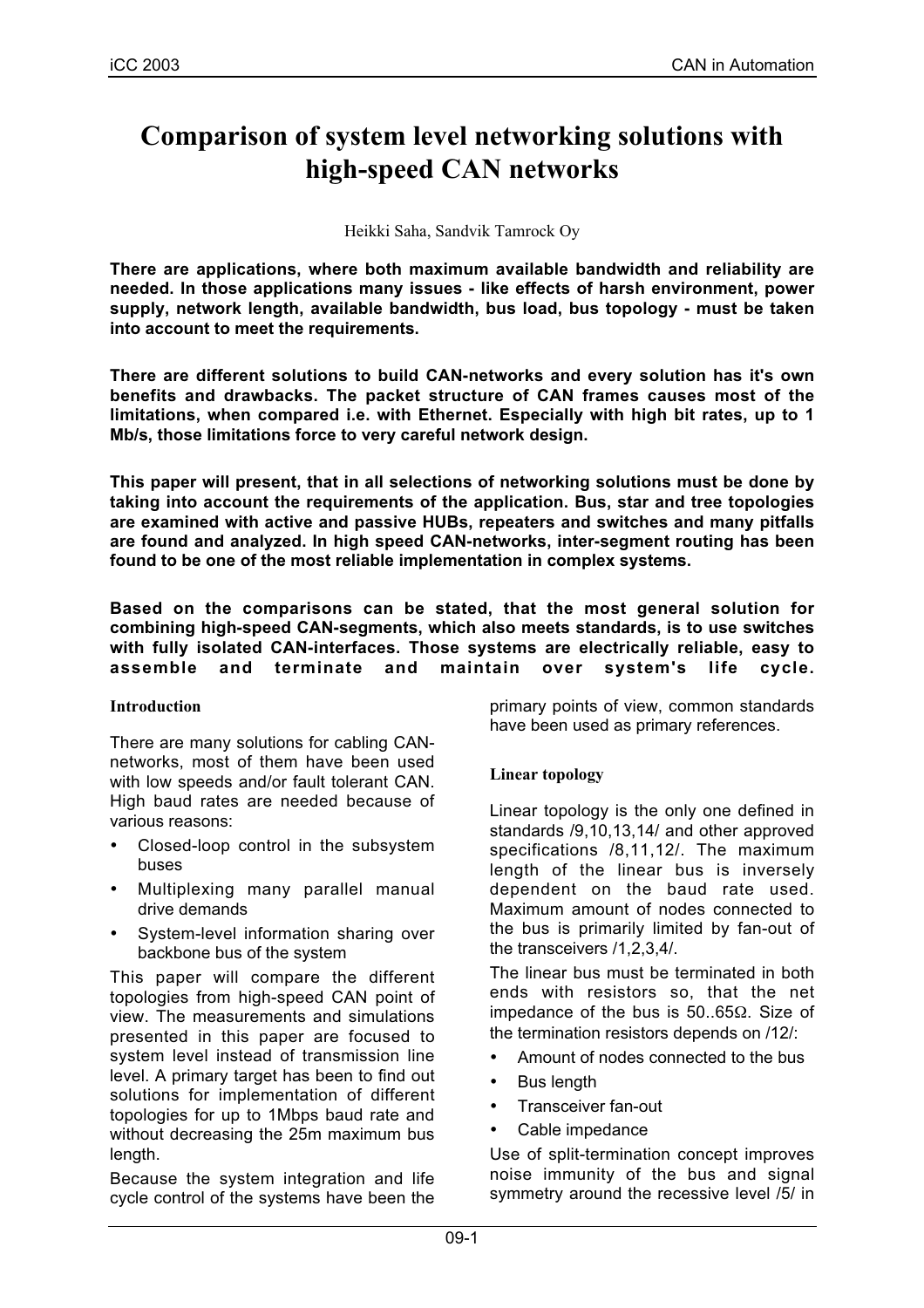conjunction with high-end transceivers /4/. The effect of the split termination compared with standard single resistor one is presented by Figures 1 and 2. Even better EMC-performance can be achieved by terminating all nodes so, that the total impedance do not exceed the specified range /5/. Terminating all nodes is difficult in mass production, because the size of the terminators vary in function of node count.



Figure 1: 1Mbps bus with single resistor termination





There are very detailed specifications available for constructing correctly operating linear CAN-networks, containing also limitations for disturbing things, like unterminated stub lines /10,12,14/.

Supplying power for nodes via CAN-cable may cause problems with nodes consuming high currents. Voltage drop in the bus cable must not exceed specified 2V between any two nodes in the galvanic bus segment. Ringing, transients and voltage variations between nodes may also disturb the data transmissions. The low-cost solution is to use separate power supply and signal ground wires. A special care must be taken, that transient protection components do not provide alternative current return paths through signal wires. The optimal solution is to galvanically isolate CAN from the other system. That kind of isolation protects against unusual return current paths and signal ground level jitter. With state-of-theart high-speed digital isolators, less than 10ns propagation delay /7/ of the isolation will not significantly decrease the maximum equivalent bus length.

#### **Star with passive HUB**

Star topology can be used with CAN, but there are many limiting issues:

- **Reflections**
- Application specific termination
- 3 Apr 2003 Transceiver fan-out

In theory, the star topology would increase reliability if it could be implemented according to standards. Reflections are more difficult to control if compared with the linear topology. Most of star networks have their own termination scheme, which can not be standardized without standardizing the physical structure /15/. When the reliability will be tried to improve by enabling disconnecting faulty branches /16/, the terminator of the branch will also be disconnected and the bus impedance will no more meet specifications. Determining faulty branch will take time, during which none of the branches can be used for operational data transmissions.



Figure 3: Star-topology with passive HUB

There are simulation- and test results of using termination in the HUB, but that kind of solutions limit both baud rate and length of the branches and net length of the galvanic bus /15/.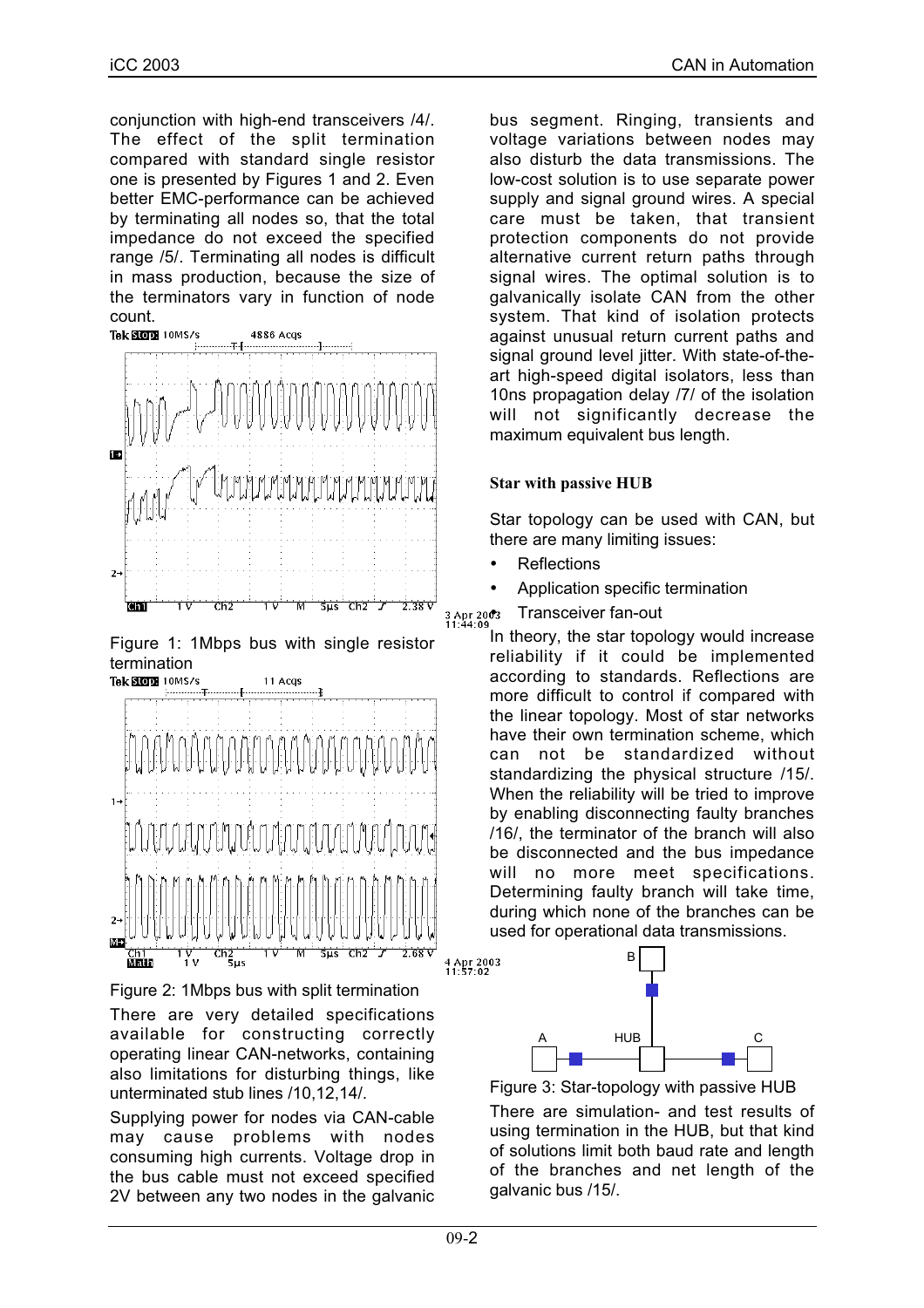Using star-topology will provide more convenient cabling structure and -work, but it does not meet the physical layer specifications /8,10,14/. Tree topology is much more complex than star and a reliably working network can not be constructed with passive HUBs, which can be seen from results in Table 1.

| Test               | Total<br>frames | Error<br>frames |
|--------------------|-----------------|-----------------|
| Linear (reference) | 5792188         |                 |
| All 3-branches     | 5786427         |                 |
| 2-of-3 branches    | 5265299         | 3               |
| 3-of-4 branches    | 5027815         | 376             |

Table 1: Passive HUB test statistics

The results in Table 1 has been measured at 1Mbps baud rate and 43% bus load. Figures 4 and 5 show, how the location of the transmitting node in the star network can affect on the quality of the signal. Both signals have been captured from network with all branches connected and properly terminated.<br>Tekston 10MS/s



Figure 4: Better signal captured from star



Figure 5: Worse signal captured from star

# **Star topology with repeaters**

Repeaters solve the termination problems mentioned before – every bus segment has individual terminators (small boxes in the Figure 6). Because a repeater is an active element, it has internal propagation delay which will limit the baud rate in conjunction with timing requirements of arbitration and in-frame acknowledging of the CAN physical layer protocol.



Figure 6: Star topology implemented with repeaters

According to Figure 6, when data have to  $^{4}$  Apr 2003 e transmitted from one bus to another,

the frames have to go through two consecutive repeaters, both limiting the baud rate. The limitation is directed on the propagation segment inside the bit-time of the CAN /8,9/.

According to the specifications of device manufacturers, star network implementations with repeaters can be used only with lower baud rates, 800kbps and lower /17,18/. Repeaters have not been tested because of the restrictions and the similarity to the active HUB.

## **Star topology with active HUB**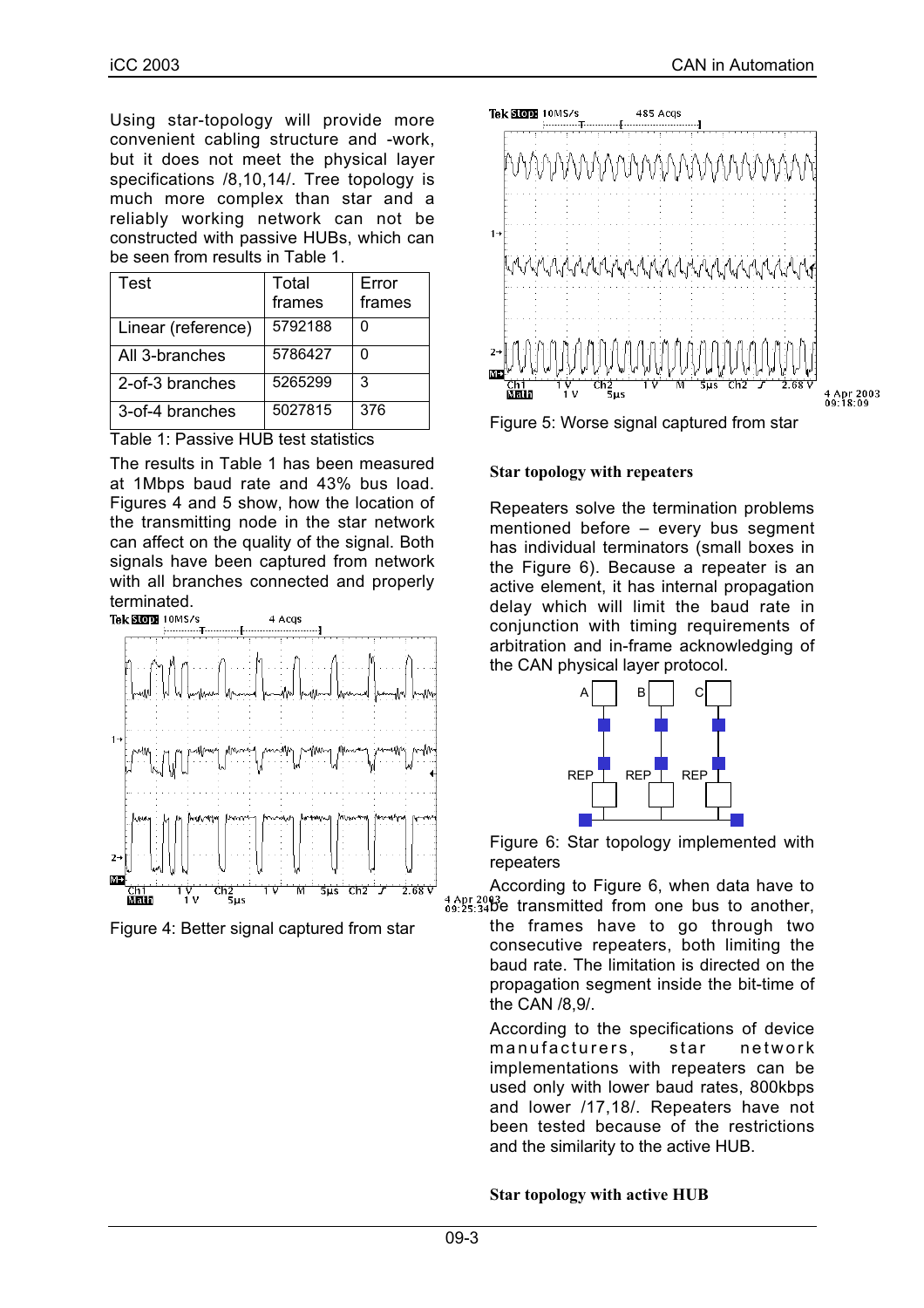Compared with the repeater, active hub is more efficient element - in star with repeaters, data from one branch to another must go through two consecutive networking elements and in star with active HUB, that data must go only through one networking element. Still the HUB can not handle dominant level echoes from branch to branch faster than repeater, because the net loop delay of the transceiver and bus cabling propagation delay are the most critical parameters.



Figure 7: Structure of active HUB

The receiver FSM will recognize whether the dominant state of the current bus segment is transmitted from an external node. If so, the dominant state will be echoed to other ports (ECHO-state). If current state is a consequence of an echo from other port, echo is not generated (PASS-state). WAIT-states are modeling the delay required for waiting over the net loop delay of a branch.





Transmitter state-machine handles the dominant state transmission based on the echo signals of all ports and prevents infinite echo feedback.



Figure 9: Port transmitter state-machine Active CAN-HUB for ISO11898 physical layer was not found as a commercial product and therefore a conceptual simulation model was developed. The model has been created as finite state machines into StateCAD/StateBenchenvironment.

The idea of the active HUB is to:

- Isolate different branches physically (also galvanic isolation possible)
- Echo dominant levels between branches without possibility to a hang-



Figure 10: Simplified physical layer simulation model for one branch

Because active HUB concept is only dependent on the loop delay of the **MA TAA transceiver and the propagation delay of** 

the bus, very rough behavioral model is accurate enough. For simplicity, only a 3 port HUB design was simulated.



Figure 11: Structure of the simulated virtual network

Notice, that using the active HUB, the topology of every physical bus remain linear and all issues concerning about linear structure are valid. The small boxes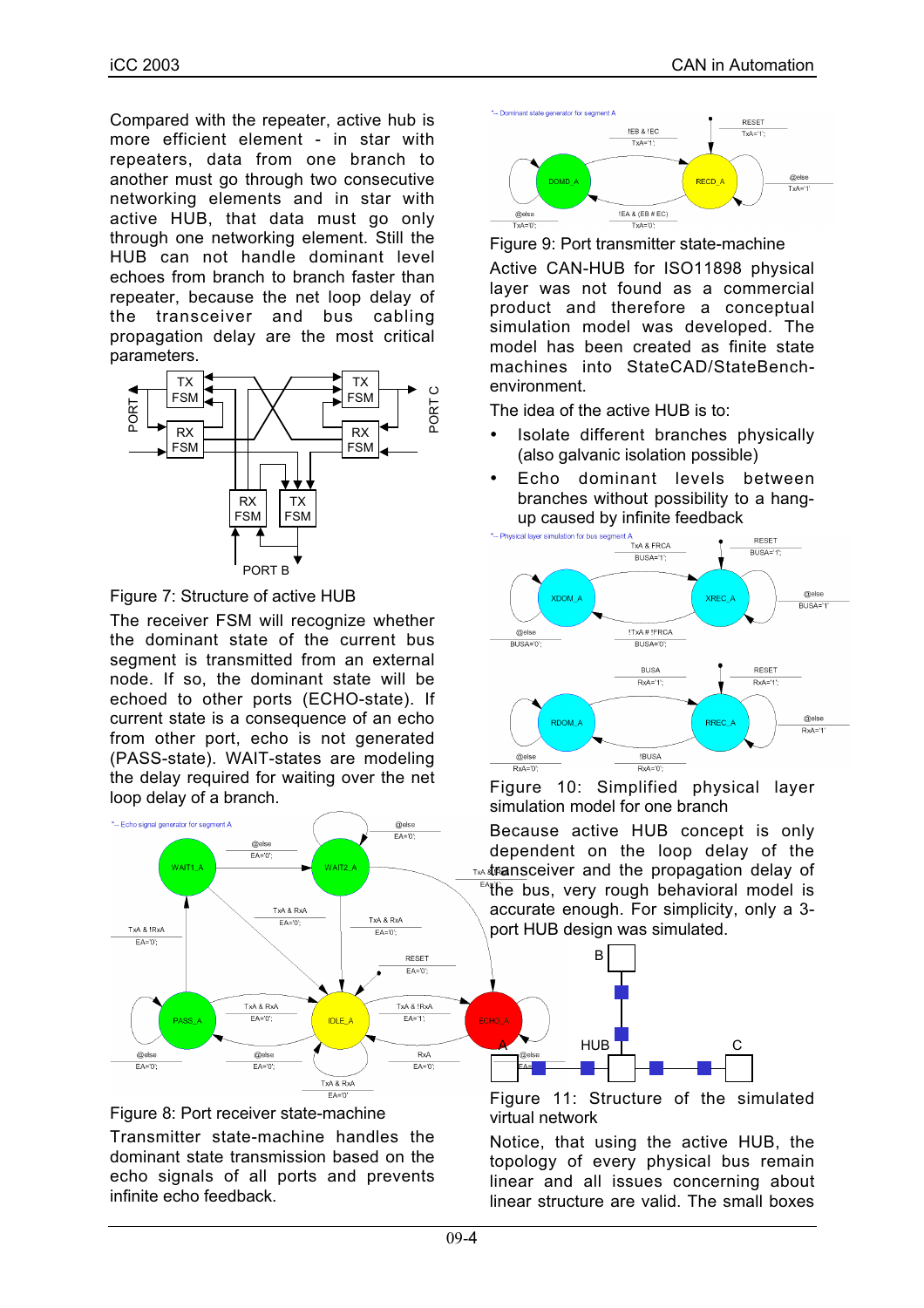in the Figure 11 represent termination resistors.

From the simulation results can be seen, that the active HUB concept works well, but radically limits the maximum baud rate. The limit is caused by double length propagation delay /8,9/ in certain situations. In the Figures 12 and 13 the solid line presents the bus status received by the HUB and the dashed line the bus status forced by the HUB.

Figure 12: Normal dominant state echoing from branch to another

In the easiest case, shown in Figure 12, only one node is transmitting at a time, when the dominant states from one branch are directly echoed to other branches. In this kind of echoing, additional waits are not needed.



Figure 13: Echoing of overlapping dominant states between branches

In the most complex case shown in the Figure 13, dominant states from two or more branches are partially overlapped. At the end of the dominant state of one branch, additional delay occurs before the system can echo dominant state from the other branch. The difference between states of TxD and RxD after loop delay of a bus is the only way to determine, if there is a node forcing a branch to dominant state (marked with solid arrow in the previous Figure). During the loop delay time, the bus can settle after removed echo from the HUB. Another loop delay (marked with the dashed arrow in the Figure) is needed to allow other branches to settle before sampling. The result is *doubled propagation segment* in CAN physical layer timing.

#### **Star topology by switch**

Switched networks are de-facto with Ethernet and TCP/IP-protocol suite, but with fieldbuses they are less used. Using active data routing element for connecting one or more bus segments together allows each segment to have different frame transmission rate, baud rate, higher level protocol, identifier length and physical layer /19/. Bus segments can also be galvanically isolated from each other to provide maximum level of signal integrity and protection against power supply failures. Maximum coverage is also reached because of the separate physical buses. Every bus can connect maximum amount of nodes and maximum length limited by the baud rate can be used in every individual bus.



Figure 14: Star topology implemented with switch

The only limitations for switched CANnetworks come from application, not from CAN-timing requirements. If timing framework of the application allows, any topology can be implemented with switch elements. The only drawback of the switch is unit cost - every port in the switch needs own CAN-controller, transceiver and isolator(s) and isolated physical layer power supplies if galvanic isolation is used.

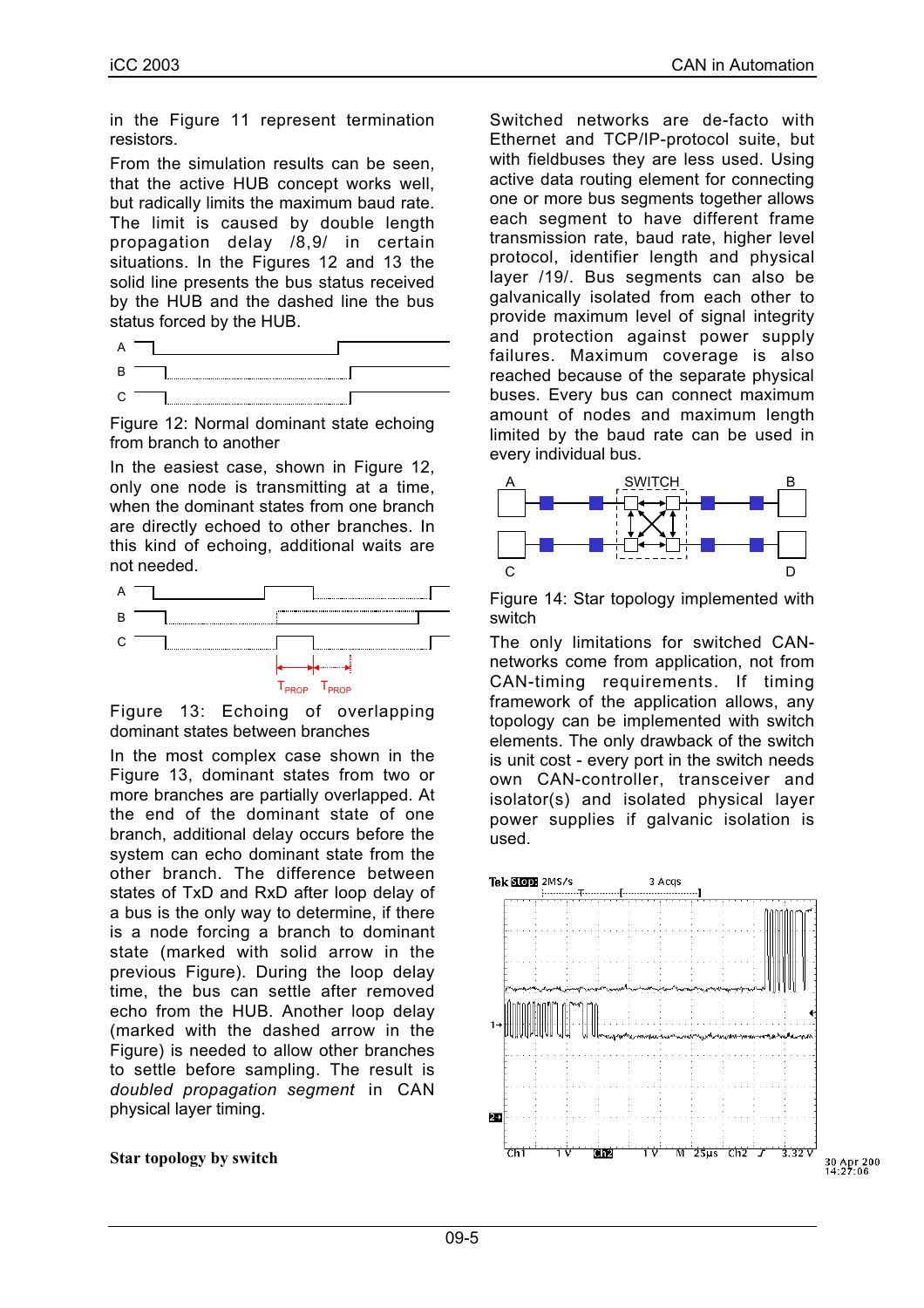Figure 15: 135µs routing delay of the switch

There are not big differences between MCU- and PLD-based implementation, because MCUs contain maximum 3 CANcontroller per chip and for multi-port switch external CAN-controllers are needed. The best performance is reached of course with PLD-based solution, where the data routing engine and CAN-interfaces are made by SIP (silicon intellectual property) blocks. In that kind of platform, active HUB and switch functions can be combined according to the application requirements.



Figure 16: Load distribution by switch

The test switch unit operated fully according to the Figure 15. Due to arbitration, the intervals of some messages varied ±1ms from the nominal 10ms transmission interval with software filtering only. The switch also supports user configurable hardware filtering. The actual performance will be so application dependent, that the total performance test has not been performed.

The net bus length can be multiplied by amount of channels, because every bus segment is independent from the others. also logically. Any error in one bus segment will not disturb message transfer between other bus segments. Only messages normally received from the faulty channel are disappearing from the target channels, when ASAP transmission policy is used. The use of cyclic transmission type has to be avoided if heartbeat or node guarding is not used, because out of date signals would be sent without any indication of data validity.

#### **Coverage**

When actual coverage of the galvanic star is compared with the coverage of the linear bus, one must remember that the net bus length of the star must be 75% of the maximum bus length of the linear bus /15/. The example structures are typical in the machine instrumentation.



Figure 17: Comparison of connecting 4 nodes



Figure 18: Comparison of connecting 5 nodes

Figures 17 and 18 show, that connecting nodes in equal structures, the star topology (left) has slightly smaller coverage than the linear structure (right). The bold lines present the unused part of the linear bus when all nodes are connected with a maximum length bus.

When a star is constructed with repeaters, the coverage will be in high baud rates approximately equal to the star topology because of the bus length reduction caused by the propagation delay of the repeater(s). In lower baud rates the reduction will decrease, because the propagation delays of the repeaters are much shorter than the propagation delay of the buses.





Figure 19 shows the difference in coverage between galvanic star and similar structure implemented with switch. The branch lengths are 4 times longer in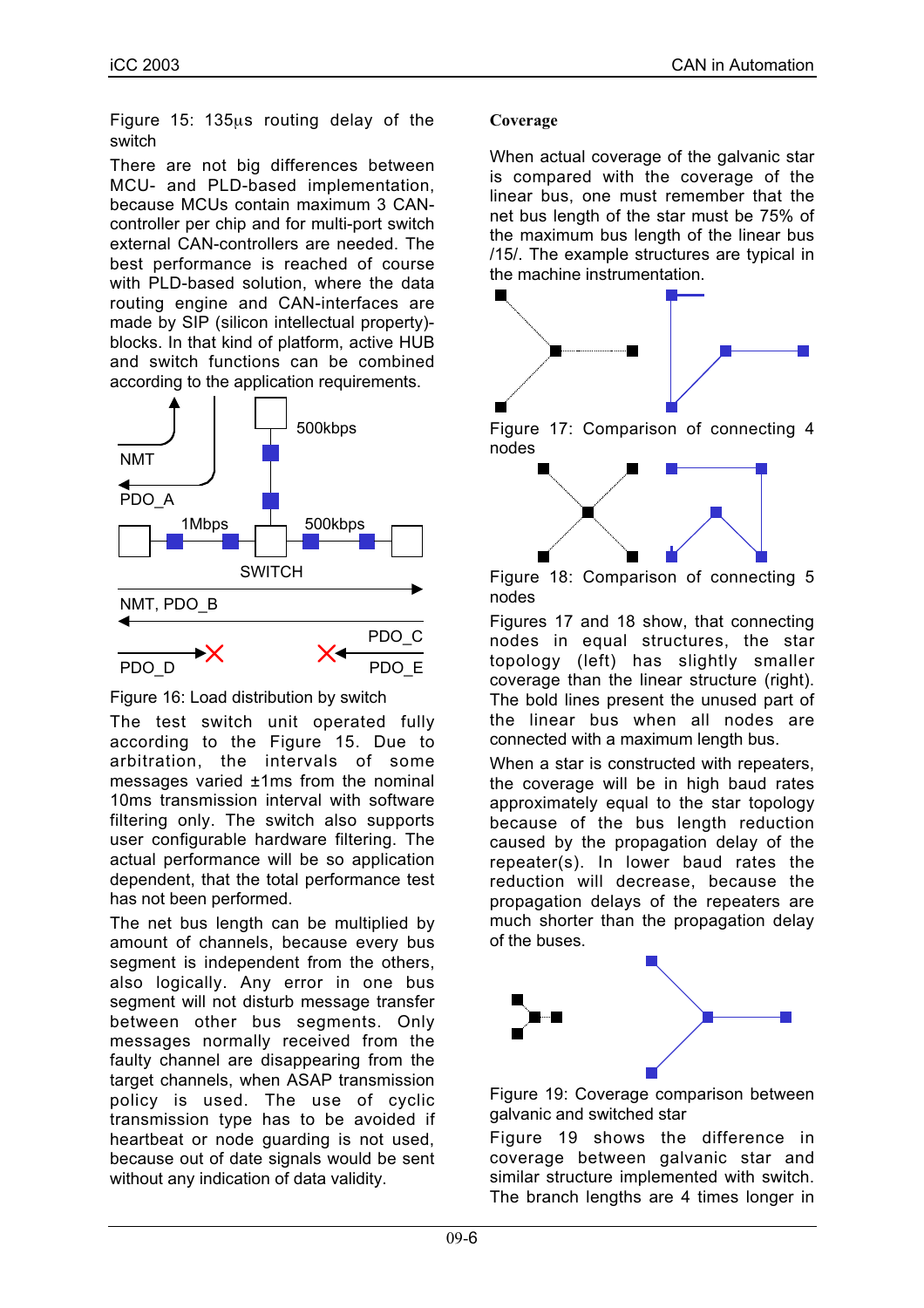switched network compared with the galvanic star.

#### **Conclusions**

Based on the literature review, simulations and measurements presented in this document, the most reliable and flexible networking element for high-speed CANnetworks is a switch. With switch, different baud rates, frame schedules, higher level protocols, physical layers and even ground domains can be connected together without conflicts. The only limitation is the propagation delay of the switch compared with the propagation delay margins of the application. All bus segments fully meet CAN-specifications and standardized cables, terminators and connecting rules can be utilized. With switch, any topology can be created and only an application can cause restrictions, not CAN.

For lower baud rates, active HUBs and/or repeaters can be used, but timing requirements of CAN-frame must be met. With both active HUBs and repeaters galvanic isolation can be utilized for dividing systems into separate ground domains. With active HUBs/repeaters the maximum galvanic length of the buses is determined through timing, but every branch can connect maximum amount of nodes.

Passive HUBs or junction boxes can not be recommended, because CAN specifications don't allow use of other galvanic topologies than linear. The test results in this document support the literature, where star topology has been found problematic with 500kbps and higher baud rates. For galvanic star structure, maximum node amount is reduced from maximum node count of the linear bus and the total bus length should be reduced from the maximum length derived from baud rate.

Galvanic isolation will be needed in general to protect the nodes against reverse supply through protection components by separating signal and supply grounds.

Configurable hardware, like FPGA or CPLD, is the most flexible platform for networking device implementations. Implementing an active HUB or repeater will leave more space for other processing elements, but will provide less flexibility. Although the switch implementation consumes much silicon resources, it will provide the maximum flexibility and performance for networking with the minimum amount of components.

Configurable hardware allows any kind of combinations of HUBs and switches to reach the 100% response for the requirements.

Microcontrollers and embedded DSPs will offer easier approach for building mobile processing platforms with high processing performance combined with single or multiple on-chip CAN controllers.

#### **References**

/1/ MCP2551 High Speed CAN Transceiver, Microchip Technology Inc., 2002

/2/ PCA82C250 CAN controller interface, Product specification, Philips Semiconductors, 2000

/3/ PCA82C251 CAN transceiver for 24V systems, Product specification, Philips Semiconductors, 2000

/4/ TJA1050 High speed CAN transceiver, Preliminary specification, Philips Semiconductors, 2000

/5/ TJA1050 CAN-Transceiver, Application Note AN00020, Philips Semiconductors, 2000

/6/ SJA1000 Bit Timing, Application Note AN97046, Philips Semi-conductors, 1997

/7/ ADµM1100 High-Speed Digital Isolator Preliminary Technical Data, Analog Devices Inc., USA, 1998

/8/ CAN Specification Version 2.0, Robert Bosch GmbH, 1991

/9/ ISO 11898-1

/10/ ISO 11898-2

/11/ CiA DS-301 V4.01

/12/ CiA DRP-303-1

/13/ J1939-11

/14/ SAE J2284-250

#### **Discussion**